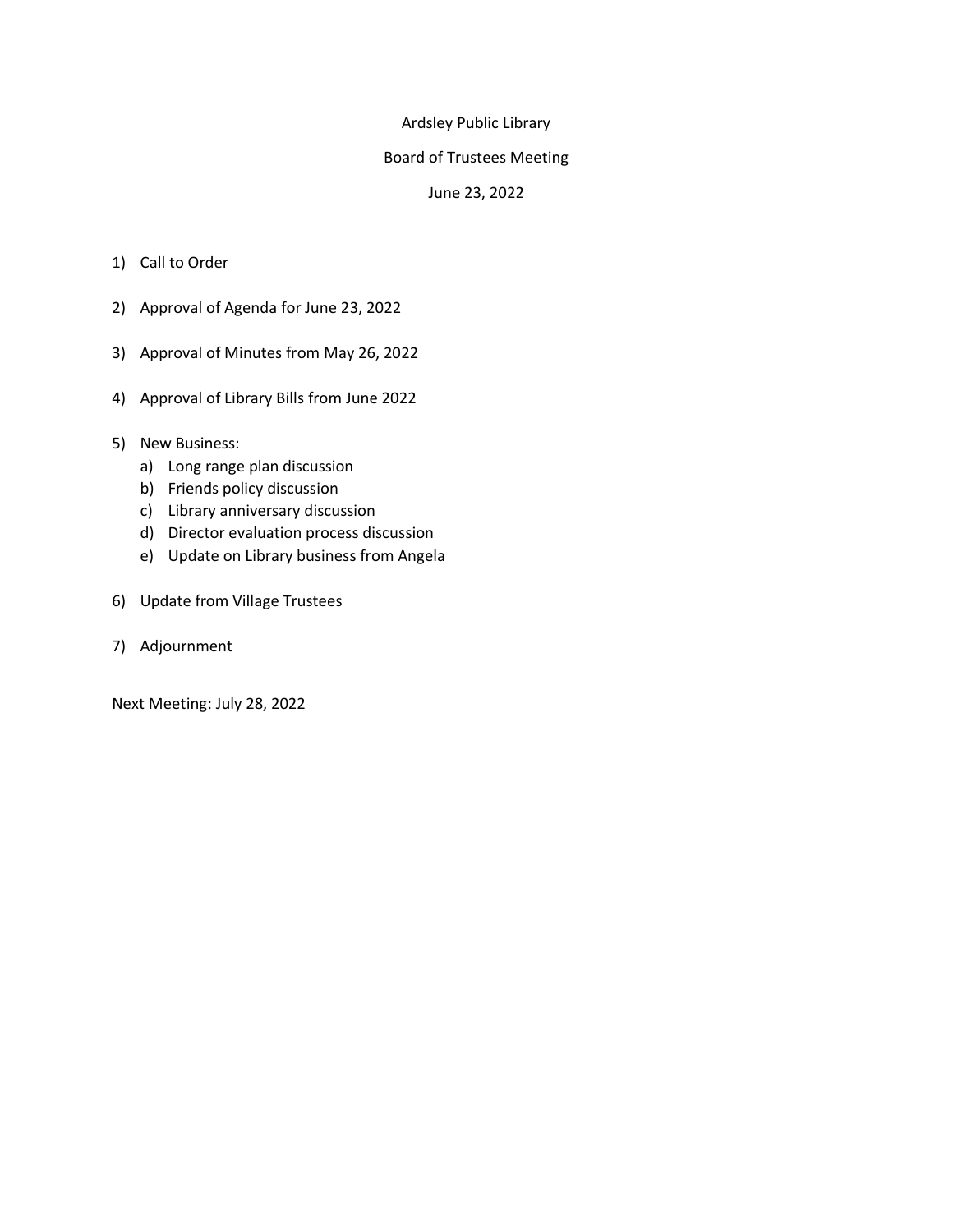| <b>PO Date</b>   | <b>Vendor Name</b>                    | <b>Description</b>            | <b>Amount</b> |
|------------------|---------------------------------------|-------------------------------|---------------|
|                  | 5/31/2022 BAKER & TAYLOR              | books                         | 10.12         |
|                  | 5/31/2022 BAKER & TAYLOR              | books                         | 91.26         |
|                  | 5/31/2022 BAKER & TAYLOR              | books                         | 20.39         |
|                  | 5/31/2022 BAKER & TAYLOR              | books                         | 65.57         |
|                  | 5/31/2022 BAKER & TAYLOR              | books                         | 190.53        |
|                  | 5/31/2022 BAKER & TAYLOR              | books                         | 214.23        |
|                  | 5/31/2022 BAKER & TAYLOR              | books                         | 350.04        |
|                  | 5/31/2022 BAKER & TAYLOR              | books                         | 790.04        |
|                  | 5/31/2022 BAKER & TAYLOR              | books                         | 160.81        |
|                  | 5/31/2022 BAKER & TAYLOR              | books                         | 71.16         |
|                  | 5/31/2022 BAKER & TAYLOR              | books                         | 135.90        |
|                  | 5/31/2022 BAKER & TAYLOR              | books                         | 3.02          |
|                  | 6/20/2022 BAKER & TAYLOR              | books                         | 21.86         |
|                  | 6/20/2022 BAKER & TAYLOR              | books                         | 24.99         |
|                  | 6/20/2022 BAKER & TAYLOR              | books                         | 23.28         |
|                  | 5/31/2022 CABLEVISION LIGHTPATH INC   | phone service                 | 151.59        |
|                  | 6/17/2022 CREATIVE PRODUCT SOURCE INC | supplies                      | 266.57        |
|                  | 6/17/2022 ENVIRO-MASTER SERVICES      | sanitizing                    | 38.00         |
|                  | 6/17/2022 ENVIRO-MASTER SERVICES      | paper towels and tiolet paper | 74.00         |
|                  | 6/20/2022 ENVIRO-MASTER SERVICES      | sanitizing                    | 38.00         |
|                  | 5/31/2022 ENVIRO-MASTER SERVICES      | <b>Weekly Sani Service</b>    | 36.50         |
|                  | 5/31/2022 ENVIRO-MASTER SERVICES      | Weekly Sani Service           | 36.50         |
|                  | 5/31/2022 ENVIRO-MASTER SERVICES      | Weekly Sani Service           | 36.50         |
|                  | 6/17/2022 LIBRARY JOURNAL             | subscription renewal          | 157.99        |
|                  | 6/17/2022 LJR SERVICES INC.           | cleaning service              | 951.00        |
|                  | 6/17/2022 OFFICE DYNAMICS INC         | copier contract               | 30.00         |
|                  | 6/17/2022 PUBLISHERS WEEKLY           | subscription renewal          | 149.99        |
|                  | 6/17/2022 QUENCH USA INC.             | drinking water                | 55.52         |
|                  | 5/31/2022 QUENCH USA INC.             | drinking water                | 55.52         |
|                  | 5/31/2022 Veolia Water NY Inc-VWW-RD1 | Usage for 5-3 to 6-2          | 35.73         |
| 5/31/2022 WLS-IT |                                       | bar code labels               | 47.27         |
|                  |                                       | <b>TOTAL</b>                  | 4,333.88      |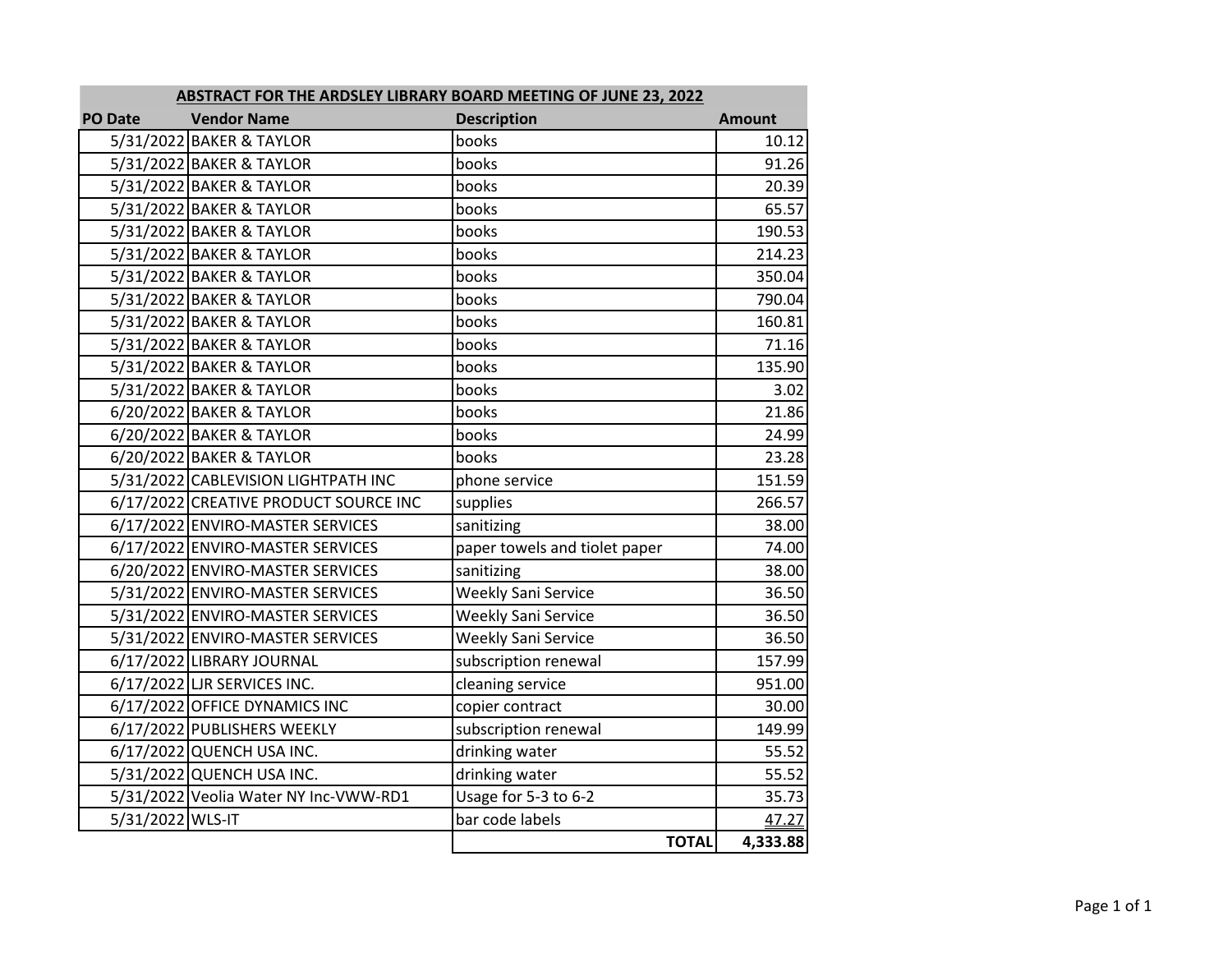# **Ardsley Public Library (APL) Board of Trustees Meeting Minutes May 26, 2022**

*Present:* Stephanie Bonney (APL Pres.), Matthew Gonzales (APL VP), Michael Wiskind (APL Treasurer), Peter Keil, Valerie Lalli, Jaclyn Cavallini, and Holly Halmo (APL Trustees), Angela Groth (APL Director) and Nancy Kaboolian (Ardsley Village Liaison) *Absent:* Joseph Coffey (Elmsford Village Liaison)

- 1. Call to Order by Stephanie Bonney: 7:53 pm
- 2. *Opening Remarks*–Acknowledgements with gratitude for Terry Kirchner, Executive Director of the Westchester Library System (WLS), meeting with the APL Board of Trustees on May 26, 2022 through invitation by Angela Groth and Matthew Gonzales as facilitator providing guidance and resources regarding the APL's strategic planning initiatives.
- 3. *Approval of Minutes* from 4/28/2022–Motion by Michael Wiskind to approve the minutes as circulated, seconded by Matthew Gonzales and unanimously approved.
- 4. *Approval of the Agenda–*To be instituted starting June 2022
- 5. *Treasurer's Report:* Michael Wiskind motioned to have the May 2022 "bills paid as submitted on abstract by the Village Treasurer," seconded by Peter Keil, and unanimously approved by APL Board to pay bills in the amount of \$7,788.89.

#### 6. *President's Report Old Business*

- a. Designation of new APL Board Secretary to replace Lauren Hadi (resigned 05/2022)–Motion by Peter Keil to accept Valerie Lalli as interim Secretary to the APL Board of Trustees, seconded by Jaclyn Cavallini, and unanimously approved.
- b. Designation of a new liaison to the Friends of the Ardsley Public Library *(Friends)* to replace Rosemarie Marcus (resigned, 01/2022) and Lauren Hadi (resigned, 05/2022)–Motion by Michael Wiskind to accept Stephanie Bonney as interim liaison to the *Friends*, seconded by Holly Halmo, and unanimously approved.
- c. As requested at the last meeting (4/28/22), new APL Trustees, Jaclyn Cavallini and Holly Halmo, have been given their APL Board email address facilitated by Angela Groth through the WLS. Angela Groth also has explored with Larry Tomasso, Village of Ardsley, the possibility of securing email addresses for the APL Board through the Village if WLS can no longer support those email accounts.
- d. As requested in March 2022, Angela Groth provided the APL Board with a written self-evaluation of her duties as library director, as well as a detailed job description of what the position entails at the April 28, 2022 APL Board meeting. Copies of these documents were given to each board member attending. In addition and in response to the ongoing challenges of directing a library through a pandemic, Angela Groth has devised and has begun to disseminate a survey to patrons of the library in order to garner feedback on library usage and patron expectations. A copy of this survey was also provided to the board members in April. The review of Angela Groth's evaluation, therefore, is slated for the upcoming month as she requested an extension to finalize and further account on her survey results and the library's Covid-19 response. The request by Angela Groth for an extension to submit her evaluation has been granted.

### *New Business*

- a. As communicated to Stephanie Bonney, the *Friends* have elected a new president and a three member executive board to begin their duties on June 1, 2022, the start of their fiscal year. The new President of the *Friends*, Liz Mueller, has committed to meeting with the APL Board of Trustees and will be attending the APL Board meeting in July 2022.
- b. Request made by Angela Groth to permit a carryover of 10 vacation days to the next fiscal year; they are to be used no later than November 30, 2022 as indicated by the Village of Ardsley Personnel Policy. Resolution to approve the carryover motioned by Matthew Gonzales, seconded by Jaclyn Cavallini, unanimously approved.